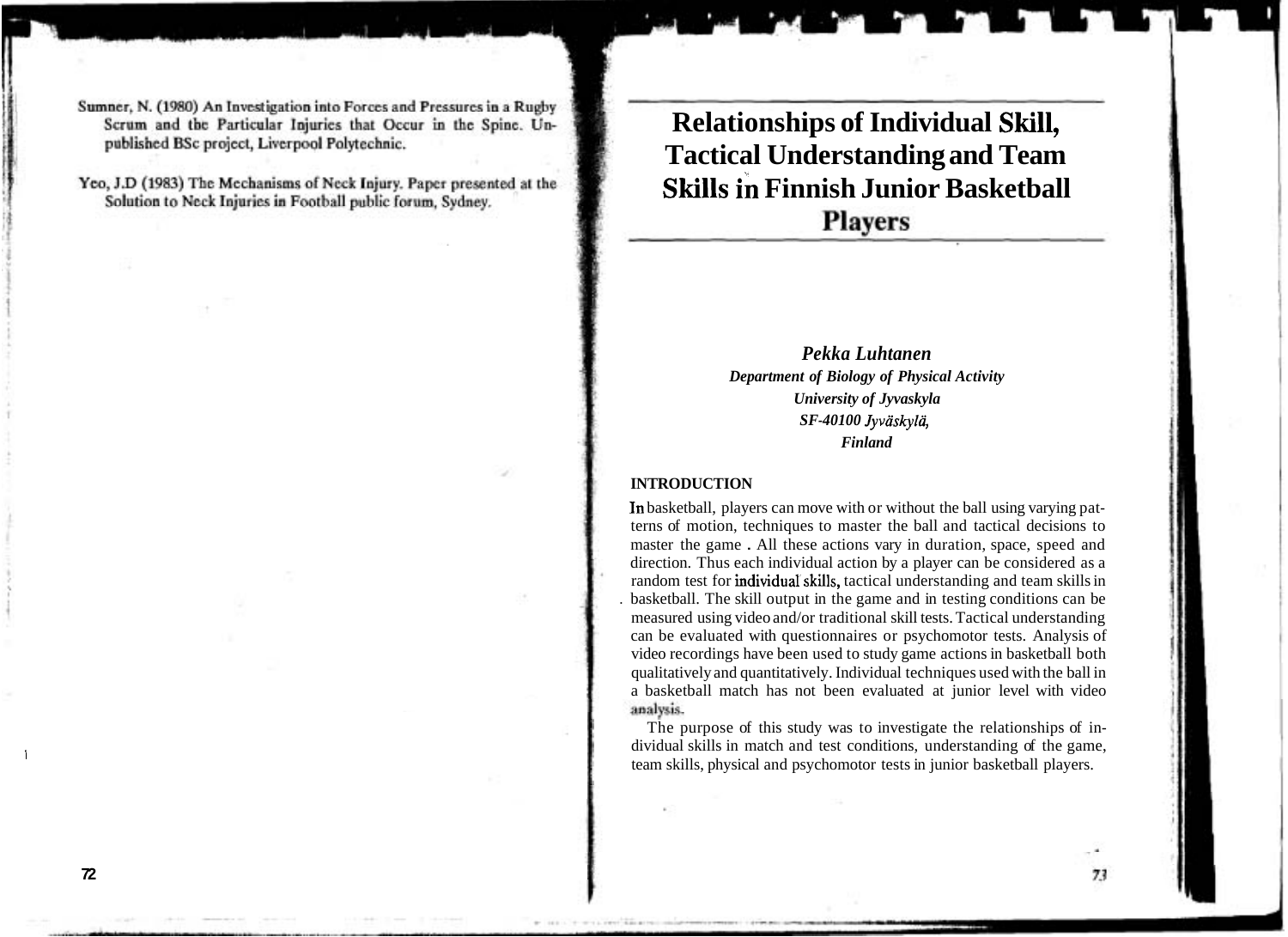### **METHODS**

Ten national level junior teams participated in this study. The subjects who completed all test batteries and games are presented in Table 1.

| AG    | n  | Age<br>(vrs)   | Height<br>(cm) | Weight<br>(kg)    |  |
|-------|----|----------------|----------------|-------------------|--|
| A     | 11 | $18.0 \pm 1.4$ | $186 \pm 6$    | 5.1<br>$74.3 \pm$ |  |
| в     | 17 | $16.5 + 0.7$   | $182 + 6$      | $67.4 \pm 3.8$    |  |
| C     | 14 | $14.8 + 0.5$   | $174 + 10$     | $59.4 \pm 11.2$   |  |
| D     | 16 | $12.5 + 0.6$   | $157 +$<br>8   | $43.6 +$<br>8.1   |  |
| Е     | 13 | $10.2 \pm 0.7$ | $143 +$        | $35.0 +$<br>6.0   |  |
| Total | 61 | $p = .001$     | p < .001       | $p \leq .001$     |  |

All actions in the matches with the ball were recorded with a Hitachi VHS color video camera recorder (VT-8E, VK-C-870), which included a timer  $(+0.04 s)$ . Usingvideo playback, slow motions and still frames of the skill maneuvers all actions with ball were coded on a data sheet according to written instructions. The technical skill aspects examined were receiving, passing, dribbling, shooting, scoring and rebound situations for all players. These were analyzed with respect to the team, player, position, location on the field, time spent in a single maneuver, technique used, speed, and direction of the maneuver. These aspects of the different skills were divided into different categories, which have been reported before.

The skill test battery included dribbling, throwing, combined dribblinglay-up, combined dribbling passing and a skill specific ball handling test. From this data the total skill index (TSI) was calculated. The physical test battery included maximal starting speed, maximal running velocity (MRV), vertical jumping height (VJH). The psychomotor tests included simple reaction and choice reaction time (CRT) measurements to light signal responding with fingers. In the game understanding test purposefulness action of one player and player group were measured. Additionally knowledge of the rules was measured. The total index of understanding (TUI) was calculated.

Conventional statistical methods were employed with VAX-8600 computer and SPSS-X software. A one-way analysis of variance with respect to the age category and Pearson's correlation coefficient analysis between

all measure variables were done. For the significance testing FD-ratio in variance analysis and t-test in correlation analysis were applied.

## **RESULTS**

The total amount of actions in the match analysis with the ball was 4163. On the average in one game with their own rules the players executed 25passes, tried 28 receptions, executed 16 dribbles, eight shots for scoring, tried five interceptions and five rebounds. Relatively the players, succeeded in their attempts as follows: passing  $92\%$ , receiving  $95\%$ , dribbling 61%, throwing for scoring36%, interceptions 50% and rebounds 68%. The average duration of the actions with the ball was 2.2 seconds. The mean distance covered in one action (pass or dribbling) was 4.4 meters. Selected results in the psychomotor, physical, skill tests and successful executions in match situations are shown in Table 2. An analysis between the winners and losers was done concerning all tested variables and actions in game situations. The total scores for the winners were by points 60 vs 49. The winners mastered the total amount of actions with ball 370 vs 361, the duration of actions with the ball per one action was 2.2 s vs 2.1 s and the distance covered with ball per one action was 4.6m vs 4.2m, but the successful actions only in successful shots for scoring in percentages were 37.6% vs 35.1%. The losers mastered successful actions in games as follows: successful receivings 22.4 vs 20.6, velocity and jumping tests by 1-2%. The winners were better than the losers in the game understanding test by4% and in psychomotor tests in reaction time by 3%, but in choice reaction time the losers were better by 5%. Selected correlation coefficients between the total technical passings 20.0 vs 18.7 and dribblings 8.4 vs 7.7. In skill tests the losers were also better than the winners as follows: dribbling the ball 1%, combined dribbling-lay-up 6%, dribbling-passing 6% and total skills 1%. The winners were better than losers in ball handling by5% and throwing for scoring by 3%. The losers were better than the winners in physical running velocity and jumping skills, understanding, running, jumping and successful actions in match situation are shown in Table 3. The correlation coefficient between the total skills and different technical skills ranged from .754 to .831 ( $p \le 0.001$ ).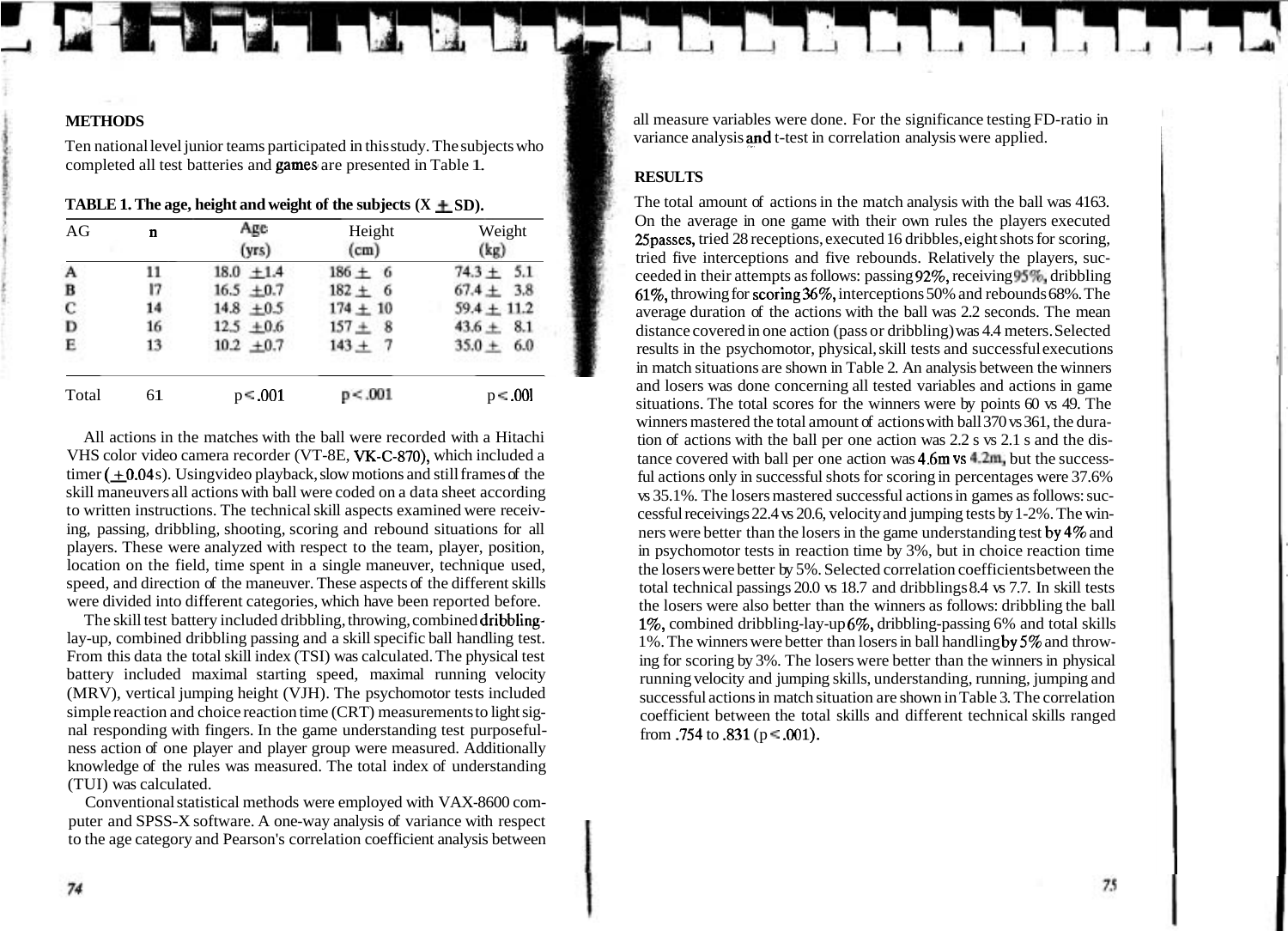**TABLE 2: Mean values of selected variables describing psychomotor,** time of actions, as the covered distance of actions and in the throwing **per-**<br>**physical, skill and understanding tests and successful receivings (SFR)**

| AG          | n  | <b>CRT</b><br>(ms) | <b>MRV</b><br>(m/s) | <b>VJH</b><br>(cm) | <b>TSI</b><br>(pts) | TUI<br>(pts) | <b>SFR</b><br>(pts) | <b>SFP</b><br>(pts) |
|-------------|----|--------------------|---------------------|--------------------|---------------------|--------------|---------------------|---------------------|
| Α           | 11 | 224                | 7.9                 | 46                 | 81                  | 27           | 37                  | $\overline{35}$     |
| B           | 7  | 217                | 7.8                 | 45                 | 72                  | 25           | 37                  | 35                  |
| $\mathbf C$ | 14 | 248                | 7.5                 | 43                 | 73                  | 20           | 24                  | 20                  |
| D           | 16 | 277                | 6.6                 | 35                 | 66                  | 23           | 21                  | 18                  |
| E           | 13 | 323                | 6.0                 | 29                 | 52                  | 18           | 16                  | 14                  |
|             | p< | .001               | .001                | .001               | .001                | .001         | .001                | .001                |

**derstanding, physical and successful actions in match conditions (n =** 

| Variable                 |       |       | З     | 4     |  |
|--------------------------|-------|-------|-------|-------|--|
| <b>1.</b> Total skills   | 1.000 |       |       |       |  |
| 2. Total understanding   | .420  | 1.000 |       |       |  |
| 3. Maximal velocity      | .775  | .486  | 1.000 |       |  |
| 4. Jumping heigh         | .629  | .494  | .904  | 1.000 |  |
| 5. Successful passes     | .282  | .329  | .371  | .270  |  |
| 6. Successful receivings | .293  | .361  | .399  | .323  |  |
| 7. Successful dribblings | .313  | .264  | .371  | .323  |  |
| 8. Successful shootings  | .229  | .302  | .289  | .257  |  |

#### **DISCUSSION**

The meaning of the individual basketball skills, psychomotor skills, physical abilities and tactial understanding of the game have been speculated often in the practical basketball coaching. In this study it has been shown that at junior level the age, physical abilities, psychomotor skills, and game like skills are not clearly influencing the success in the match. As evidence for this was found that the winners were behind the losers in the tested basketball skills 1%, physical strength and speed 1-2% and psychomotor choice reaction speed 5%. However, the winners were better than the losers in control, the ball in all actions with ball as amounts of actions, as

**physical, skill and understanding tests and successful receivings (SFR) centage** for scoring during the matches. In different tests the winner were<br>better than the losers in hall handling throwing skills reaction time a better than the losers in ball handling, throwing skills, reaction time and understanding the game tactically. In the present study the relationships  $\frac{\text{(m/s)}{\text{(cm)}} \quad \text{(cm)} \quad \text{(pts)} \quad \text{(pts)} \quad \text{(pts)} \quad \text{(pts)} \quad \text{(pts)} \quad \text{(pts)} \quad \text{(pts)} \quad \text{(pts)} \quad \text{(pts)} \quad \text{(pts)} \quad \text{(pts)} \quad \text{(pts)} \quad \text{(pts)} \quad \text{(pts)} \quad \text{(pts)} \quad \text{(pts)} \quad \text{(pts)} \quad \text{(pts)} \quad \text{(pts)} \quad \text{(pts)} \quad \text{(pts)} \quad \text{(pts)} \quad \text{(pts)} \quad \text{(pts)} \quad \text{(pts)} \quad \text{(pts$  $\overline{B}$  7 217 7.8 45 72 25 37 35 **ing** correlations between the successful actions in passings, receiving, drib-<br>B 7 217 7.8 45 72 25 37 35 **bling**, and shooting (Table 3) This could mean that the training programs  $\begin{array}{ccc}\n\text{D} & 21 & 7.8 \\
\text{C} & 14 & 248 & 7.5\n\end{array}$  **13 20 24 20 14 20 14 20 14 20 14 20 14 20 14 20 14 20 14 20 14 20 14 20 14 20 14 20 14 20 14 20 14 20** for the total training have not been well balanced for the total development of the teams and players. It could be suggested that when the coaches are planning their future programs the better balance between the skill, tactical and physical training should be reached. More effort should be done

p< .001 .001 .001 .001 .001 .001 .001 for combining in a simple way the skill training and tactical training in terms of basic understanding the game.

**TABLE 3. Selected correlation coefficients between the tested skill, un-** In conclusion, it could be stated that the players with higher starting, running, decision making velocity, better ball control, skills and under**derstanding, physical and successful actions in match conditions**  $\mu$  **and**  $\mu$  **and the game situation to read the game and execute**  $\epsilon$ **.** the purposeful decisions for the existing situations than the players with the lower corresponding velocities, skills, and abilities.

> Acknowledgements: This study has been carried out by grant 8902178187 from the Finnish Ministry of Education.

> The author would like to thank head Coach Ensio Helimaki and M.S. Kari Neiminen for their good assistance in this basketball research project.